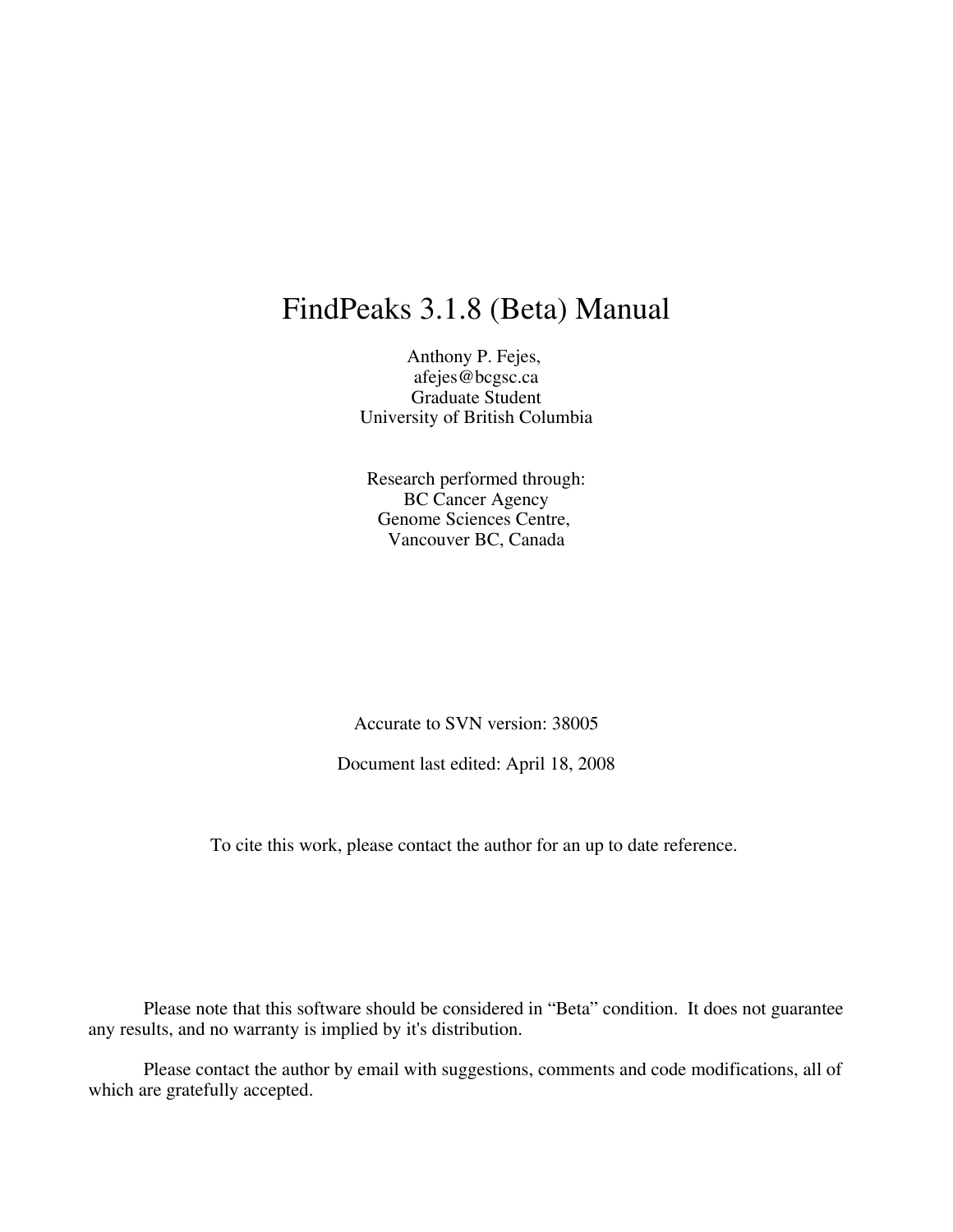# **INTRODUCTION:**

FindPeaks was designed to identify areas of enrichment from massively parallel short-read sequencing data sets. It has since been expanded to include several new modules such that it can be useful on several new fields.

Areas of enrichment are typically identified by the height and the width of the peak observed, when sequenced fragments are mapped to the genome. However, simply looking at these two parameters fails to take into account many complexities involved. When two areas of enrichment are in close proximity, they will overlap and the relationship between the two peaks becomes more difficult to untangle.

FindPeaks does not using a sliding window algorithm. Instead, the collection of sequences for each chromosome is read and sorted by location, creating a list that is then traversed to identify regions with overlap. These regions are then processed, and checked against the minimum height criteria to be categorized as a peak. As each region is found, it is processed using the options that are specified on the command line, which may include the -directional, -trim and -subpeak flags.

The new version of FindPeaks  $(3.x+)$  have several new features built in to assist in understanding the composition of areas of enrichment,

# **CURRENT SVN LOCATION**

FindPeaks is currently available through the SVN repository at the Genome Science Centre. The FindPeaks code is part of a larger code-base of Java programs using a common infrastructure. To obtain an SVN version of the code, check out the following location (password required.)

https://svn01.bcgsc.ca/svn/Illumina\_Java/trunk

Tagged versions (from FindPeaks 2.0 to current) can be obtained from

https://svn01.bcgsc.ca/svn/Illumina\_Java/tags

# **BUILDING FINDPEAKS:**

FindPeaks 3.1 from SVN can be built using the ant utility (ant package required). On Debian based systems, installing ant can be done with the command:

sudo apt-get install ant

Once installed, building FindPeaks can be performed by entering the root directory of the project (eg. /home/name/ workspace/Illumina\_Java/) and issuing the command:

ant fpsuite

## **MEMORY USE:**

FindPeaks typically uses less than 3Gb of ram for a full flow cell of data (Illumina  $1G<sub>z</sub> \sim 40M$  reads). Because memory requirements generally scale with the number of reads, your memory usage will vary.

Notes: As the enrichment of a data set increases, the time required to process it will decrease significantly. Setting a height threshold will also decrease the processing time. For MC Simulations, the worst-case scenario will almost always be observed due to the high number of relatively small peaks due to the lack of enrichment.

For the Stat1 (IGFN-gamma stimulated, Robertson et al., 2007) data set, containing 14.9 million reads over all chromosomes, performance was measured at ~8 minutes of CPU time (4 2.2GHz Opteron cores), with a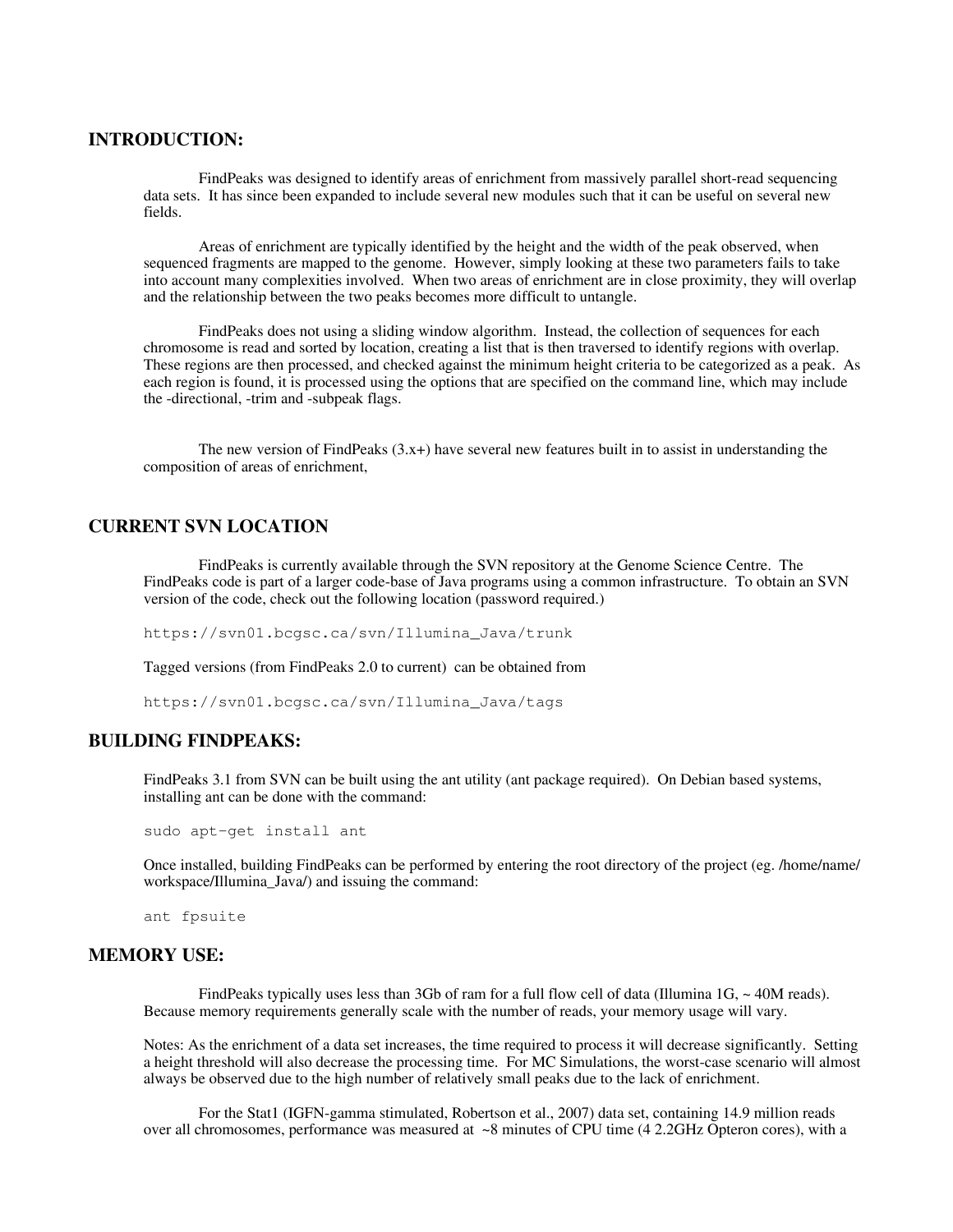peak memory usage of 3.2Gb RAM.

# **WORK FLOW:**

The current implementation uses Eland reads, and will reject those containing miscalled bases (represented by dots) as well as no match, multi-match or QC failed reads. Thus, files should be processed to remove this.

Typical manual file processing:

To get unique hits from an Eland file:

```
grep "U[012]" Input.eland > Input.um.eland
```
To filter out reads with dots:

grep "[.]" Input.um.eland > Input.noDots.um.eland

To separate reads into separate chromosomes, go to directory containing classes file (Note that FindPeaks expects each file to contain reads for a separate chromosome!): The SeparateElandReads utility handles both .eland and .eland.gz files natively, and will produce .eland.gz files. An extra file, meta\_info.txt, is now printed out which contains a summary of the number of reads found in each gzipped file and the total number of reads parsed.

cd /home/afejes/workspace/FindPeaks/classes

time java src/fileUtilities/SeparateElandReads /path/to/files/Input.noDots.um.eland /output\_dir/

### or using jars:

time java -jar SeparateElandReads.jar /path/to/files/Input.noDots.um.eland /output\_dir/

#### To run Findpeaks:

```
time java -Xmx4G src/projects/findPeaks/FindPeaks -name test2M -dist type 0
174 -minimum 1 -eff_size 2.8E9 -output /output_dir/ -input
/path/to/files/*.part.eland.gz
```
## or using jars:

```
time java -Xmx4G -jar FindPeaks.jar -name test2M -dist_type 0 174 -minimum 1
-eff_size 2.8E9 -output /output_dir/ -input /path/to/files/*.part.eland.gz
```
# **NOTES:**

1) Chromosome naming in eland files: The naming of chromosomes varies between institutes, and is thus difficult to anticipate at run time. GSC behaviour typically involves providing the name of the chromosome as either an integer or char value (e.g. 1, 5,19, X, Y, etc), or as a NCBI name (e.g, starting with

Homo\_sapiens.NCBI36.42.dna.chromosome"). Where neither of these applies, Findpeaks will process the string provided in the eland file by trimming off a prefix of "chr" (if it exists), any information prior to and including a "\" character (if it exists) and any information including and following the final "." character (if it exists). This should remove any directory structure and file extension information.

2) When writing a wig file, the chromosome name will be pre-pended with a "chr" string to conform to UCSC formatting.

# **FIND PEAKS PARAMETERS:**

-help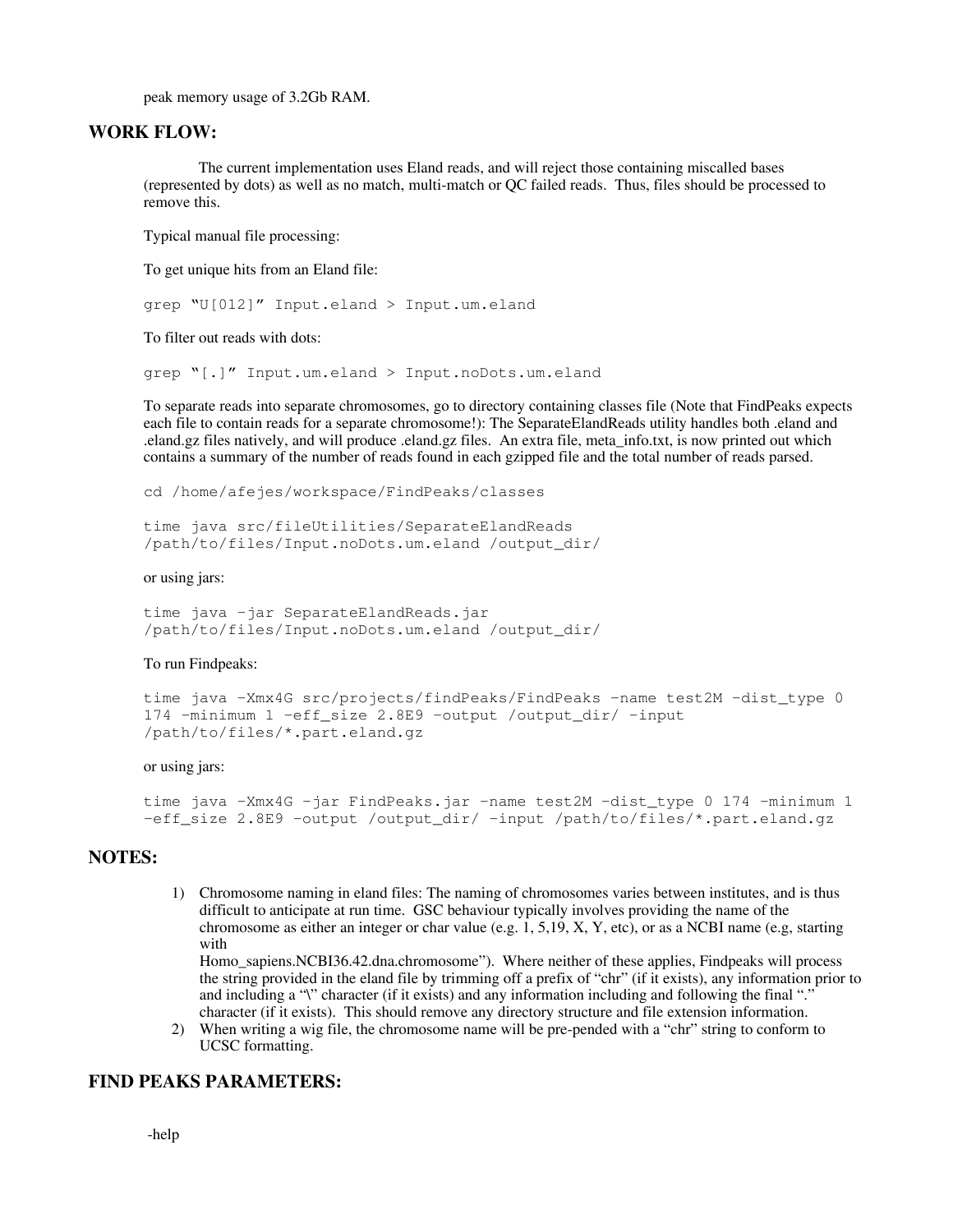Prints an abbreviated list of available parameters

## -aligner <char>

Determines which aligner input to use:

E: uses Eland input X: uses Exonerate (Vulgar) input (Experimental – untested) 2: uses Eland Extended input mode (Experimental – not yet functional)

If flag is omitted: defaults to Eland

## -directional

Engages directional mode, which considers directional reads for identifying the location of the maximum peak height. This is particularly useful for refining narrow peaks and filtering out noise.

If flag is omitted: directional mode is not engaged.

-dist\_type <integer> [<integer>]

0: fixed width model. If used, it must be followed by an integer value representing the fixed with of the sequences used. (FindPeaks 1/2.1.4 mode)

1: triangle distribution: this assumes a triangle based distribution in which fragments have a minimum length of 100, a maximum length of 300, and a user supplied median size. If used, it must be followed by an Integer value representing the median value of the distribution. When used for creating the adaptive distribution (boot strap), a the median value defaults to 174.

2: Adaptive (sampled) distribution: This mode will sample the reads on a full chromosome, and determine the median distance from the peak sites. From this distribution, it determines the sample fragment distribution. (It does not determine the distribution of the original fragment sizes.) (Currently disabled for non-GSC users while testing is ongoing.)

3: Native mode: use the actual length of the sequences themselves. Suggested mode for generating wig files for non-enriched samples. (minimal testing has been done on this mode. The authors suggest that ElandtoBed is used instead.

If flag is omitted: defaults to type 1, native distribution.

#### -eff\_size <float>

This is the effective genome size used for the FindPeaks 1.0 FDR module, and used as the length of the chromosome generated when generating an R script for postscript preparation.

Current estimates done at the BC Genome Science Centre show that ~70% of human and mouse genomes are sequencable, thus, recommended values for the human and mouse genomes are:

| Organism | <b>Calculation</b>                    | <b>Effective Genome Size   Database</b> |                 |
|----------|---------------------------------------|-----------------------------------------|-----------------|
| Human    | 70\% of 3.080 Gb                      | 2.156e9                                 | UCSC hg18       |
| Mouse    | $ 70\% \text{ of } 2.655 \text{ Gb} $ | 1.8655e9                                | $ UCSC$ mm9 $ $ |

If flag is omitted: program will not run.

#### -filter

Turns on duplicate filtering. Filtering is currently only performed to remove reads in the same direction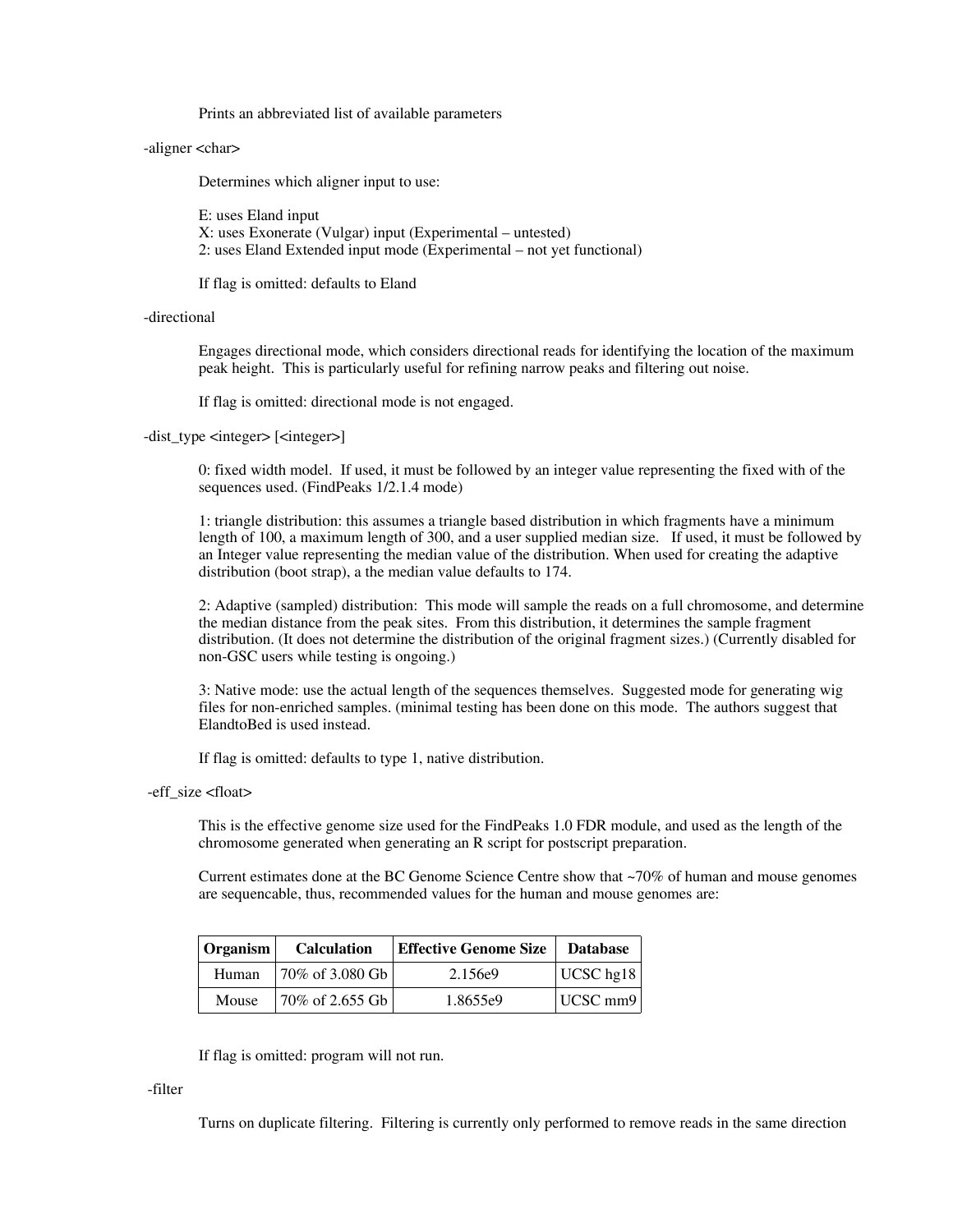that share a start location.

If flag is omitted: duplicate filtering is off.

-hist\_size <integer>

The number of cells in the output FDR histogram. The length of the histogram does not affect the running of the FindPeaks application, but only the maximum height for which data is shown in the final summary. Histogram always starts at one.

If flag is omitted: histogram size is set to 30.

-input <String> [<String> <String>...]

The set of eland files to read. A minimum of one file must be provided. A maximum of one file is used in R script mode Each one is treated as a separate chromosome. Wild card expressions are acceptable, if allowed by the Operating System in use.

If flag is omitted: program will not run.

# -mcfdr [<integer>]

Turns on the Monte Carlo simulator. This performs a user defined number of iterations, to provide a simple random MC model of expected peak heights. Each iteration uses the same number of valid reads and the effective genome size of the experiment to recreate a non-enriched distristribution, from which a False discovery rate can be obtained. Each simulated read is placed randomly at a location in the effective genome, and the same functions used to generate the experimental distribution are used to count the number of peaks obtained.

If flag is omitted: FDR is generated using the FindPeaks 1.0 method, which is no longer supported If trailing integer value is omitted: a default 3 iterations will be run.

#### -minimum <integer>

This sets the minimum peak size to be output. All peaks below this height will not be included in the output files.

If flag is omitted: default value is set to 1.

#### -name <String>

This is the name of the data set. It's used for naming output files, as well as track names for wig files.

If flag is omitted: defaults to "FP3output"

#### -no\_peaks\_header

This flag turns off a header line in the peaks file. When processing for use with a database, it is recommended to turn this off to prevent the need to strip the line out manually.

If flag is omitted: a header line is written to output peaks files.

#### -one\_per

This file allows you to create one wig file per chromosome. Each input file is processed to a separate file.

If flag is omitted: defaults to all wig data being placed in one file.

### -output <String>

Where to put the output files. Should be an existing path. A trailing slash will be appended, if one is not provided.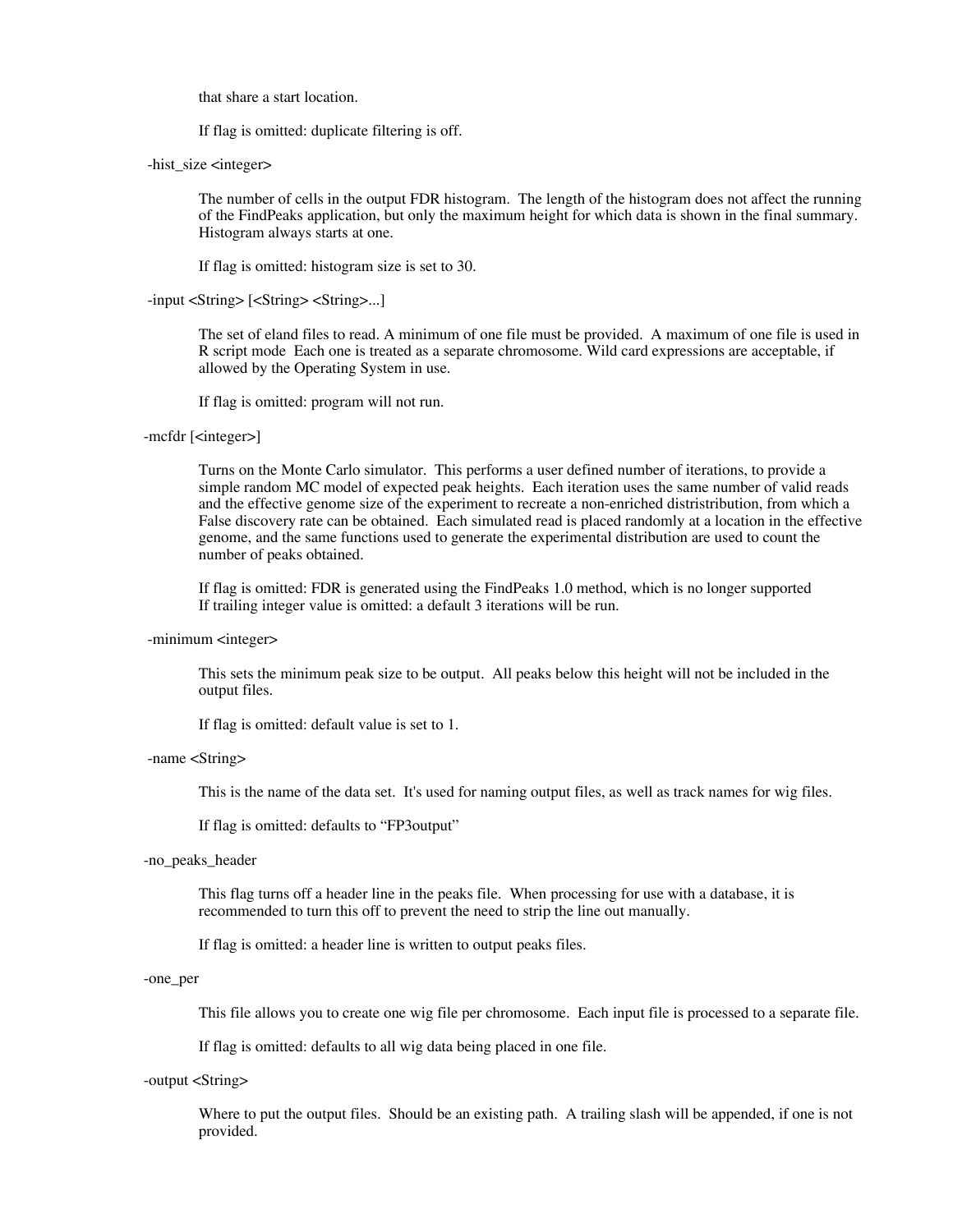If flag is omitted: program will not run.

-subpeaks <float>

Turns on the subpeak module, to perform peak separation. This module will use the float value as the percentage of the lower of two peaks under which the values separating them must dip to cause them to be identified as separate peaks.

If flag is omitted: subpeaks is not turned on.

## -trim <float>

If this mode is engaged, subpeaks mode is automatically turned on as well. The float value is used to determine the amount of the shoulder of each peak retained. eg. If your peak height is 100, and a -trim value of .9 is given, all positions adjacent to the peak greater than 90 (i.e  $100 * .9 = 90$ ) will be retained. All positions that fall below this threshold will be trimmed off.

Trim value may not be set lower than that of the -subpeaks flag, as this would result in the same region of reads being reported with multiple peak maxima. While this may represent a valid use case, it has not yet been developed in the code. Please contact the author if there is a requirement for functionality

if flag is omitted and -subpeaks is engaged, trimming will not be engaged, and subpeaks will include the lowest point between two valid peaks as their boundary in the .peaks file, and for wig files.

#### -Rmode

Turns on the R script mode. All output comes in the form of an R script, which will produce a postscript representation of a single chromosome.

If flag is omitted: R mode is not used.

# **EXAMPLES:**

*Use for generating wig files*

- No height cut off
- Histogram not required: set histogram size to 1.
- Use Fixed length mode: set to 174 fragment length size (mode 3 is also suggested)
- Don't use peak explorer

```
time java -Xmx4G src/projects/findPeaks/FindPeaks -name test -dist_type
0 174 -hist_size 1 -eff_size 2.8E9 -output /output_dir/ -input
/path/to/files/*.part.eland.gz
```
*Use for generating postscript files*

- use -Rmode flag
- Use a minimum height threshold (improves readability of graphics and decreases processing time required by R. (set according to desired FDR cutoff)

```
time java -Xmx4G src/projects/findPeaks/FindPeaks -Rmode -name test
-dist_type 0 174 -minimum 8 -eff_size 2.156E9 -output /output_dir/
-input /path/to/files/*.part.eland.gz
```
## Use R to process output script:

source("filename")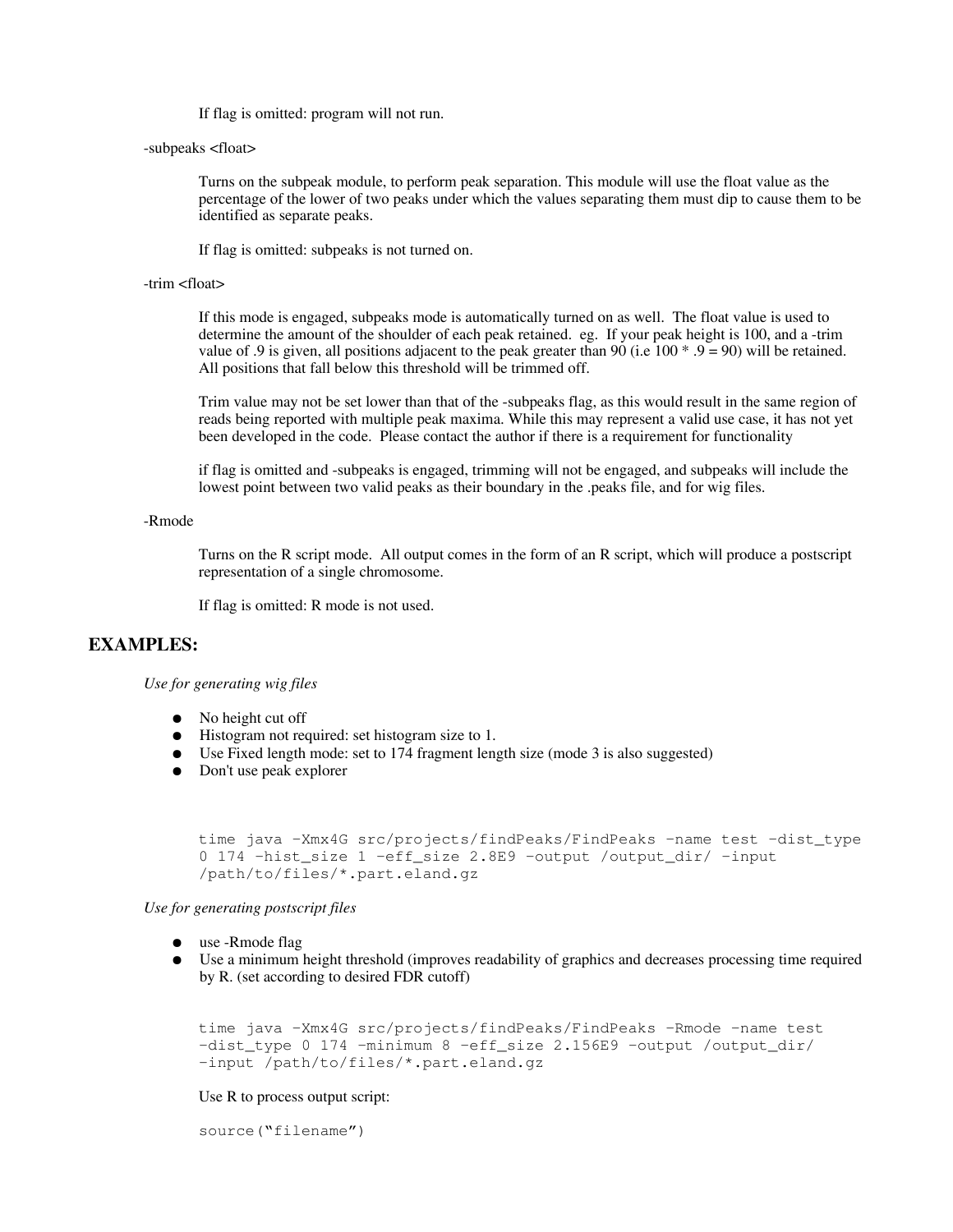## *Use for Histone Data*

- Use mode 2.
- Use a large histogram (minimum size of 40.)
- Use PeakExplorer, with low thresholding to grab broad peaks

```
time java -Xmx4G src/projects/findPeaks/FindPeaks -name test -dist_type
2 -minimum 8 -hist_size 100 -eff_size 2.156E9 -trim .4 -subpeaks .3
-output /output_dir/ -input /path/to/files/*.part.eland.gz -mcfdr
```
Use for transcription factors

- Use mode 0.1 or 3
- Use a large histogram  $(50+)$
- -with high thresholding to identify and separate sharp peaks.

```
time java -Xmx4G src/projects/findPeaks/FindPeaks -name test -dist_type
1 200 -minimum 8 -hist_size 100 -eff_size 2.156E9 -trim .95
-subpeaks .7 -output /output_dir/ -input /path/to/files/*.part.eland.gz
-mcfdr
```
Use for transcription factors (Experimental)

- Use mode 2)
- Use a large histogram  $(50+)$
- trim and subpeaks with high thresholding to identify and separate sharp peaks.

```
time java -Xmx4G src/projects/findPeaks/FindPeaks -directional -name
test -dist_type 2 -minimum 8 -hist_size 100 -eff_size 2.156E9 -trim .95
-subpeaks .7 -output /output_dir/ -input /path/to/files/*.part.eland.gz
-mcfdr 5
```
Use for Exon discovery/prediction

This mode is still in development.

# **OUTPUT:**

## *Wig File:*

The wig file produced is a standard gzipped UCSC compatible wig file. For information on the wig file format, please visit http://genome.ucsc.edu/google/goldenPath/help/wiggle.html

# *Peaks File:*

| The peaks file contains the peaks identified using the parameters supplied by the user. The colums are: |  |
|---------------------------------------------------------------------------------------------------------|--|
| A unique identifier for each peak identified for simplified referencing.                                |  |
| The chromosome where the peak was identified.                                                           |  |
| The start coordinate of the peak, according to the trimming algorithm requested.                        |  |
| The end coordinate of the peak, according to the trimming algorithm requested.                          |  |
| peak maximum location: The location of the peak maximum.                                                |  |
| The greatest value observed in the region specified by the start and end                                |  |
| locations.                                                                                              |  |
|                                                                                                         |  |

Output is produced using a zero based coordinate system.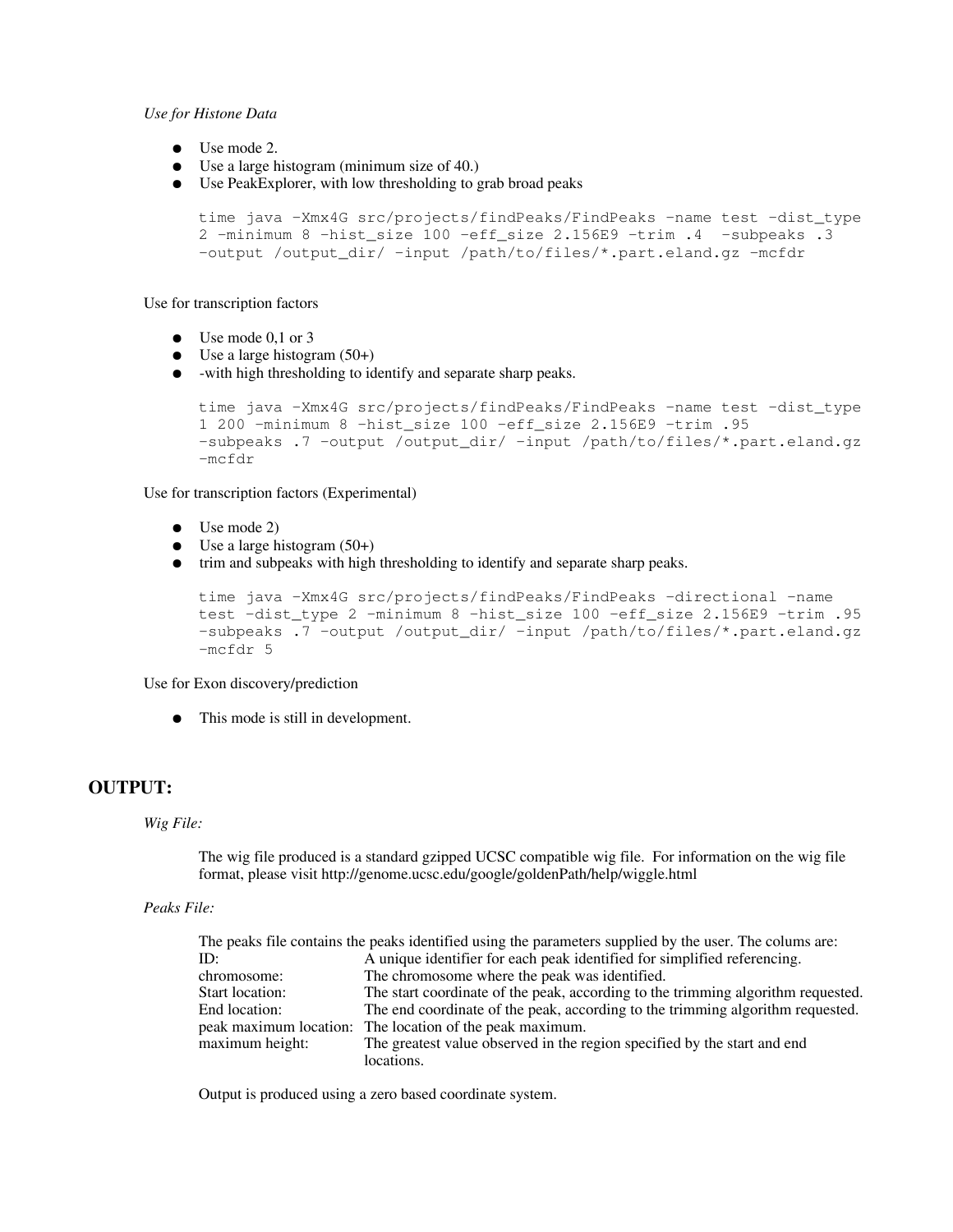# **PROGRAM FLOW:**

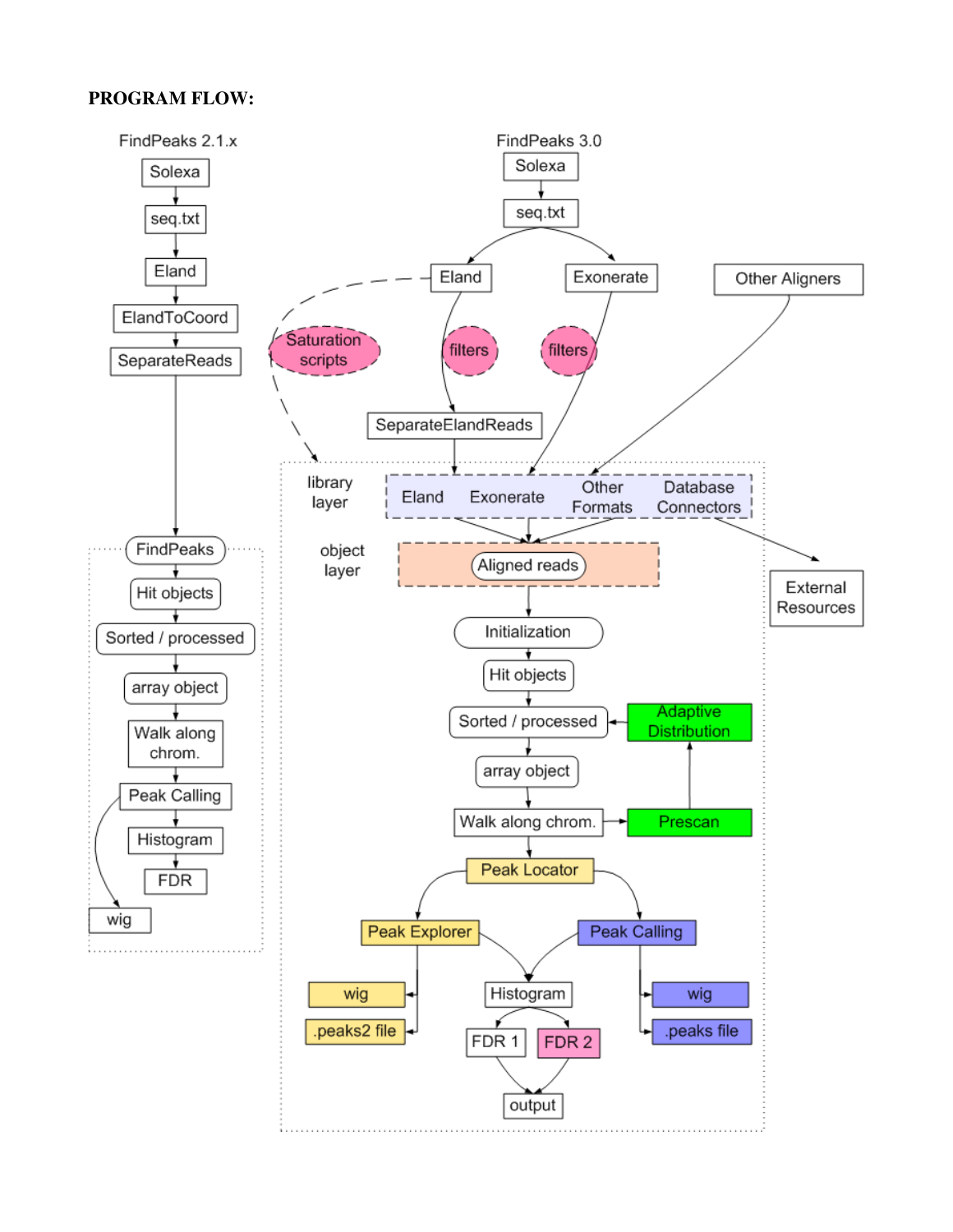# **Other Java Applications**

# **ALIGNSLICE:**

#### -map

This flag engages the mappability modules, which attempt to generate a mappability track to accompany the requested slice of aligned reads from the genome. Mappability is currently only available for human.

If omitted, mappability mode will not be engaged, and mappability tracks will not be generated.

-text

Uses the text file representation of the output, including the canonical sequence and mappability track.

If omitted, text mode will not be engaged. (wig files will be generated instead.)

#### -chr <string>

The chromosome identifier. For human chromosomes, and many mammals, this will be an integer value (e.g. 1, 3, 5, 22, X, Y, MT)

If omitted, program will not run.

## -start <integer>

The start coordinate (zero based) of the slice for which the wig or text file will be generated.

If omitted, program will not run.

## -end <integer>

The end coordinate (zero based) of the slice for which the wig or text file will be generated.

If omitted, program will not run.

## -out <string>

The filename (and optional path) to which the slice should be written out. If the -text flag is used a .txt file extension will automatically be added. If the -text flag is not used, ".\_map.wig.gz" and ".wig.gz" extensions will be created for the mappability file (optional) and the wig file generated.

If omitted, program will not run.

### -size <integer>

A fixed size (xset) value that must be used to determine the size of the fragment indicated.

If omitted, program will not run.

## -species <string>

This string is required for determining the cannoical sequence, as well as the mappability of the organism in the selected region.

Mappability is currently only available for human.

If omitted, "human" is assumed.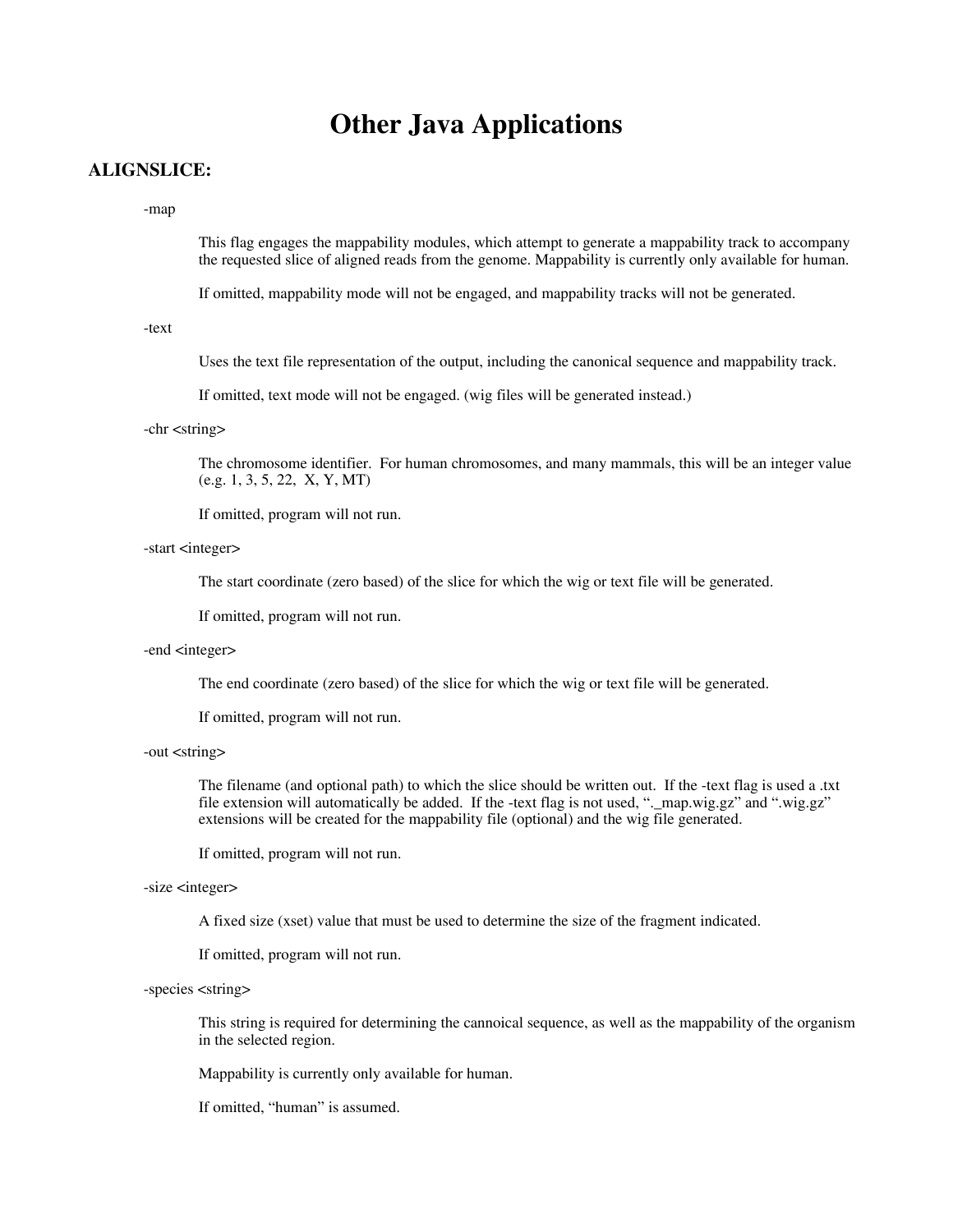-input

The source Eland or gziped eland files from which to build the list of aligned reads.

If omitted, program will not run.

# **ELANDTOBED:**

-input <Strings>

The full list of files that should be processed using this program. Filenames are preserved from the final slash/backslash in the filename provided. The files must be separated by chromosome prior to using this program. (See SeparateElandReads)

```
-output <String>
```
The directory into which the files should be placed.

## -name <String>

 File names are created with the chromosome number, this parameter, and appended with the extension ".bed.gz"

## Example:

```
java -Xmx4G src/projects/genomeViewer/ElandtoBed -input
/projects/afejes/Transcriptome/data/HS0419/chr/*.part.eland.gz
-output /projects/afejes/tmp/ -name HS0419
```
## or with jars:

```
java -Xmx4G -jar ElandtoBed.jar -input
/projects/afejes/Transcriptome/data/HS0419/chr/*.part.eland.gz
-output /projects/afejes/tmp/ -name HS0419
```
# **VULGARTOBED:**

-input <Strings>

The full list of files that should be processed using this program. Filenames are preserved from the final slash/backslash in the filename provided. The reads do not need to be separated by chromosome before using this program.

-output <String>

The directory into which the files should be placed.

#### -name <String>

 File names are created with the chromosome number, this parameter, and appended with the extension ".bed.gz"

## Example:

```
java -Xmx4G src/projects/genomeViewer/VulgartoBed -input
/projects/afejes/Transcriptome/data/HS0419/chr/*.part.eland.gz
-output /projects/afejes/tmp/ -name HS0419
```
or with jars: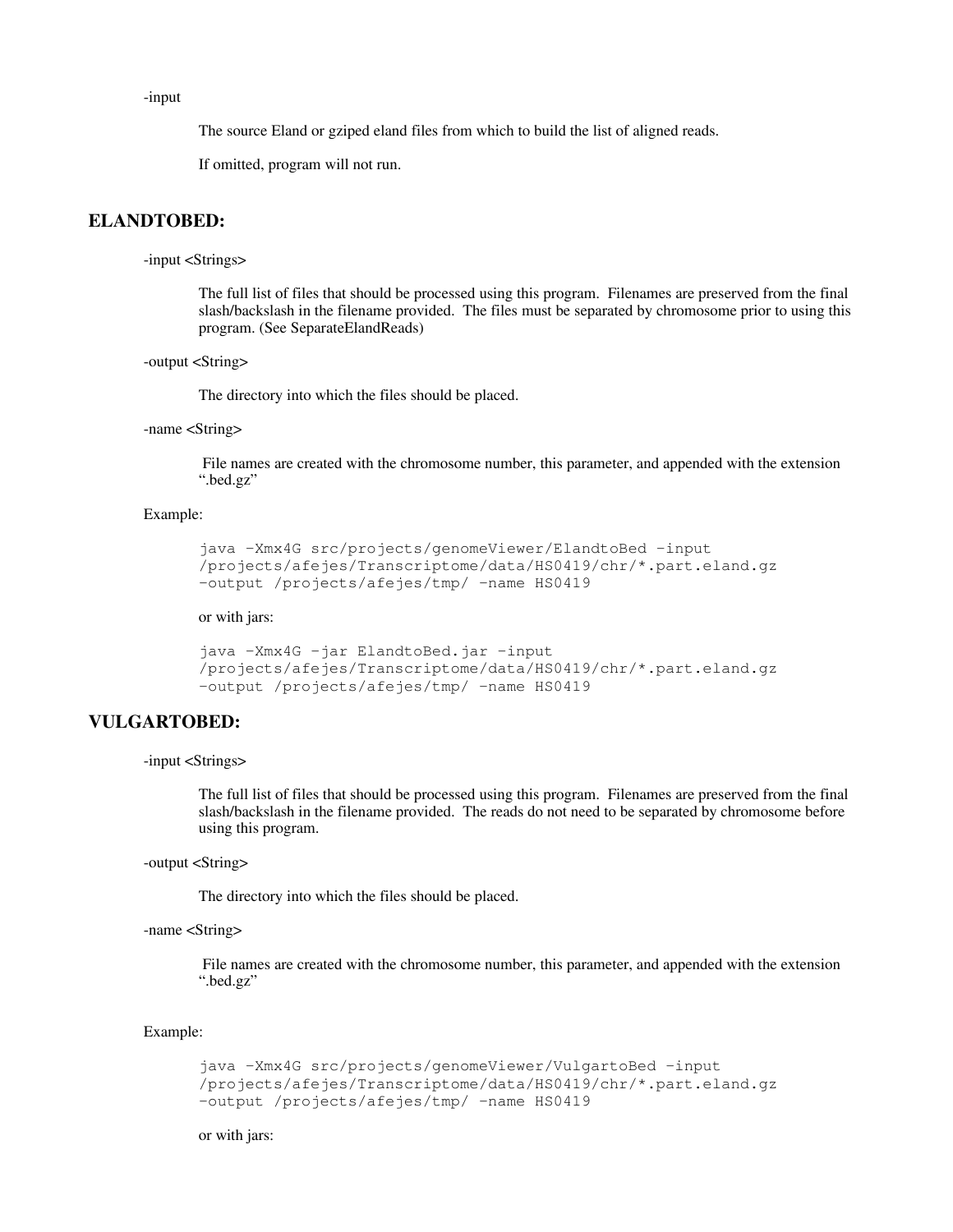java -Xmx4G -jar VulgartoBed.jar -input /projects/afejes/Transcriptome/data/HS0419/chr/\*.part.eland.gz -output /projects/afejes/tmp/ -name HS0419